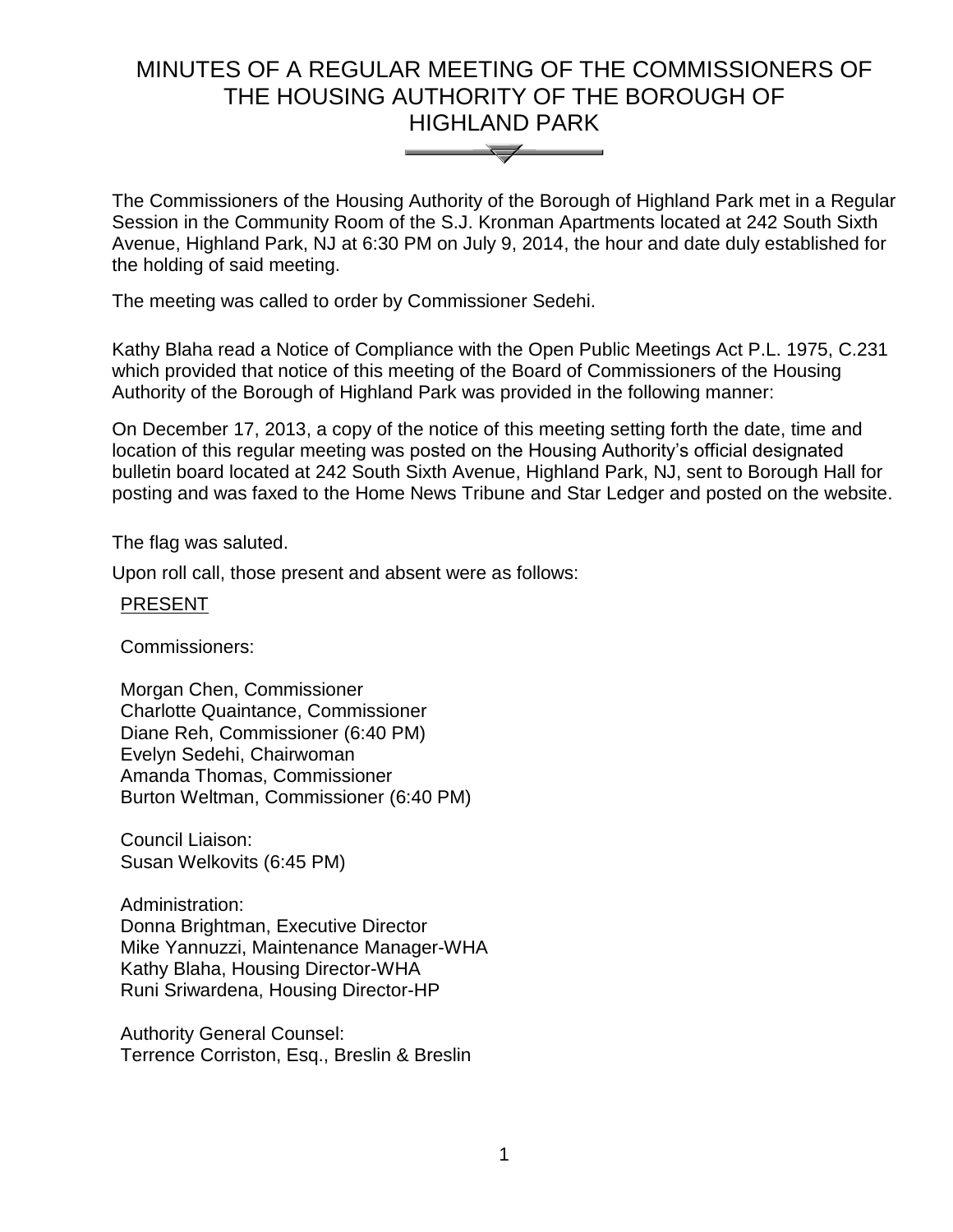# Minutes

A motion to approve the minutes of the regular meeting held on June 11, 2014 was made by Commissioner Chen and seconded by Commissioner Thomas.

## **Discussion**

The minutes need to reflect that Habitat went before the Zoning Board not a Planning Board.

| ROLL CALL: |             | Chen Quaintance Reh Sedehi Thomas Weltman |  |  |
|------------|-------------|-------------------------------------------|--|--|
| AYES:      |             | Chen Quaintance Sedehi Thomas             |  |  |
| NAYS:      | <b>None</b> |                                           |  |  |
| Abstain:   | <b>None</b> |                                           |  |  |
| Absent:    |             | Reh Weltman                               |  |  |

The Chair thereupon declared said motion approved.

## Public Comment

Tom Nolan, 3H, has a hole in the sheet rock in his kitchen

Executive Director Brightman stated that she will address it.

William Giacalone, 5K, does not use the air or heat in the apartment and does not want to pay \$17.00 in excess utility fees.

Executive Director Brightman stated that she will think about it.

Karin Jackson, 3P, stated that the building looks so nice and clean, especially the elevators.

Juan Ratliff, 219 South Sixth Ave., asked why the security cameras were not working at the family site.

Executive Director Brightman stated that she will look into the matter.

Mr. Ratliff then asked why people were in the parking lot late at night until 10 to 11 PM. He stated that they shouldn't be there.

Councilwoman Welkovits stated that she will ask the police to patrol the area.

Regis Methven, 3R, stated that was a good idea.

Tom Nolan, 3H, asked to be transferred to an efficiency apartment.

Executive Director Brightman stated that she would discuss this privately with him.

Communications:

PHAS inspection report: Chairman Sedehi stated that she never realized how intense the inspection was.

Commissioner Weltman asked what "inoperable electric" meant.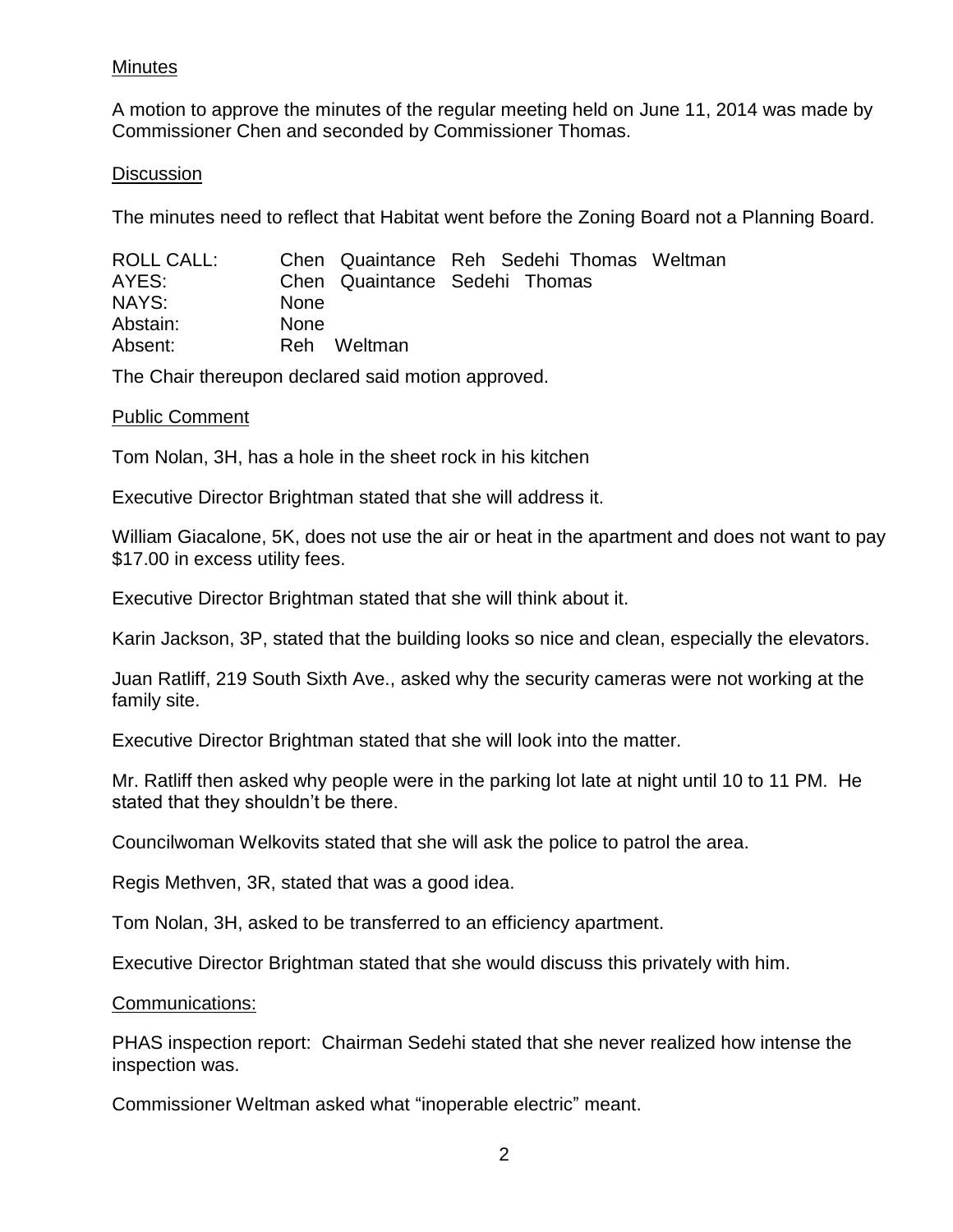Executive Director Brightman stated that the GFI outlet did not reset.

Commissioner Weltman asked what blocked the emergency exit.

Executive Director Brightman answered that the air conditioners are in a room where there is only one window. She explained that it is a fire code for the first and fourth floors of the building not to block the egress when there is only one window in a room and that there was no exception for a medical problem such as asthma.

Commissioner Chen stated that these all look like minor deficiencies and asked what a major one would be.

Executive Director Brightman stated that any health and safety issue is a major violation.

Commissioner Weltman asked about the broken window.

Executive Director Brightman explained that there had been a domestic incident just hours before the inspection and someone had thrown a rock through the window and broke it as well as chipped the siding.

Maintenance Manager Yannuzzi stated that we had even taken the window out to be repaired but it did not matter.

Ms. Welkovits thanked the staff for a job well done.

Executive Director Brightman said it's not over as there are three more areas yet to be rated.

Reports:

#### Attorney's report:

Council Corriston stated that we were waiting for the constable to lock out a tenant. He mentioned that the court put out a survey concerning the constables that he will forward. He also stated that a lockout should take about three weeks from the time of notice.

#### Staff reports:

Chairwoman Sedehi asked how many residents attended Ms. Sriwardena's tenant meeting.

Ms. Sriwardena responded that there were about 65 people.

Commissioner Weltman stated that he thought forming a think tank to resolve the garbage problem was a good idea as well as having an event planning committee.

Chairwoman Sedehi commented on Gus' report and that it was very helpful.

Commissioner Reh asked if he ever goes home at night.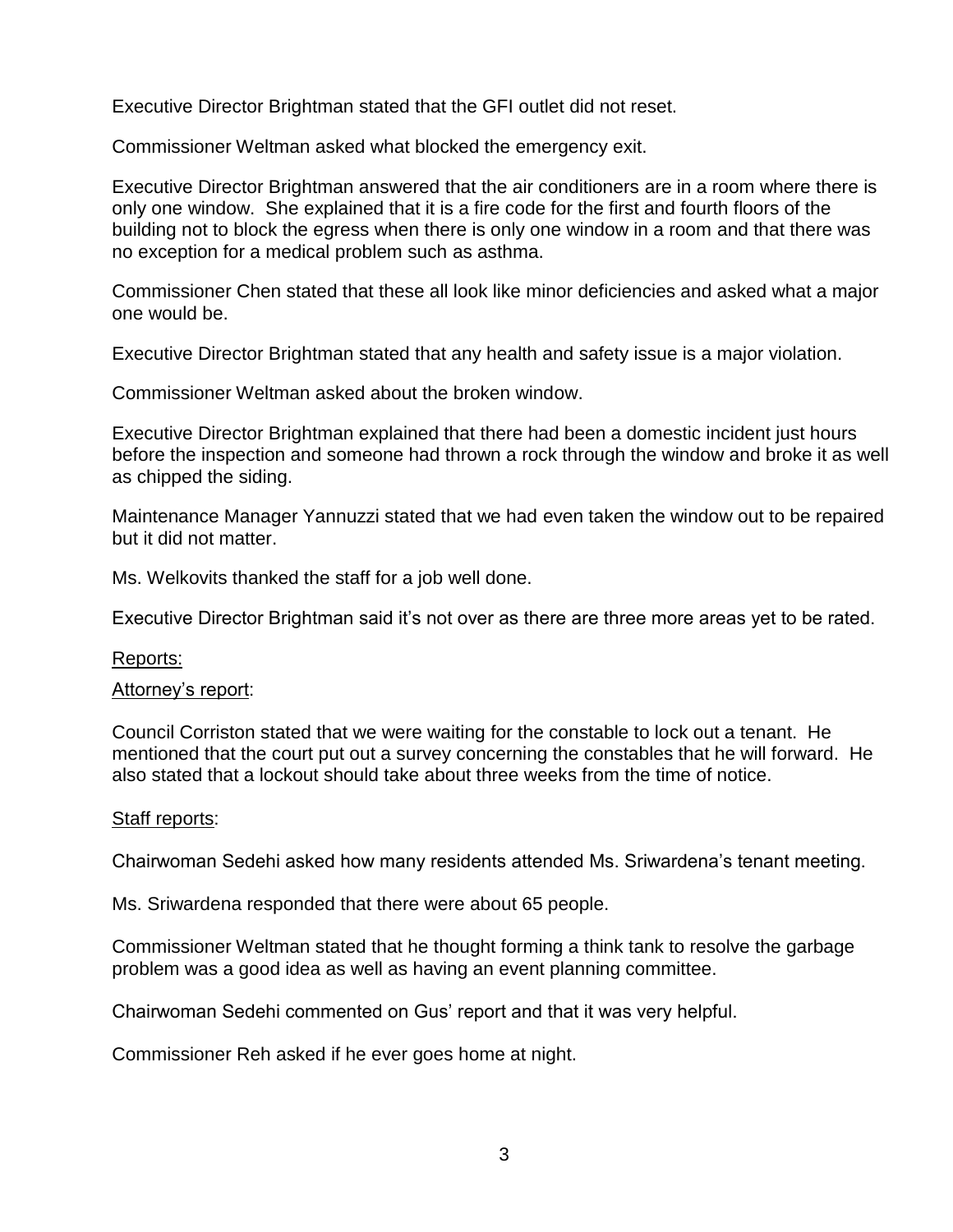# **RESOLUTIONS**

a) Reso #2014-26 – Adopting Monthly Bill List

Motion moved by Commissioner Reh and seconded by Commissioner Chen to adopt Resolution #2014-26.

| ROLL CALL: |             | Chen Quaintance Reh Sedehi Thomas Weltman |  |  |
|------------|-------------|-------------------------------------------|--|--|
| AYES:      |             | Chen Quaintance Reh Sedehi Thomas Weltman |  |  |
| NAYS:      | <b>None</b> |                                           |  |  |
| Abstain:   | <b>None</b> |                                           |  |  |
| Absent:    | <b>None</b> |                                           |  |  |

The Chair thereupon declared said motion approved.

b) Reso #2014-27 – Authorizing the Executive Director to Pay the July/August Invoices for 2014

Motion moved by Commissioner Morgan and seconded by Commissioner Thomas to adopt Resolution #2014-27.

| ROLL CALL: |             | Chen Quaintance Reh Sedehi Thomas Weltman |  |  |
|------------|-------------|-------------------------------------------|--|--|
| AYES:      |             | Chen Quaintance Reh Sedehi Thomas Weltman |  |  |
| NAYS:      | <b>None</b> |                                           |  |  |
| Abstain:   | <b>None</b> |                                           |  |  |
| Absent:    | <b>None</b> |                                           |  |  |

The Chair thereupon declared said motion approved.

c) Reso #2014-28 – Revision of Flat Rents

Motion moved by Commissioner Weltman and seconded by Commissioner Morgan to adopt Resolution #2014-28.

## **Discussion**

Councilwoman Welkovits asked for an explanation.

Housing Manager Blaha explained that HUD recently changed the regulations to state that a flat rent had to be no less than 80% of the Fair Market Rent. The resolution reflects the change. It was approved prior but then HUD sent out an additional notice to say that the change required a public hearing; therefore, this resolution reflects that.

Executive Director Brightman explained that a PHA must give a tenant the choice to pay 30% of their income for rent or pay the flat rent. She stated that almost all tenants pay 30%.

| ROLL CALL: |             | Chen Quaintance Reh Sedehi Thomas Weltman |  |  |
|------------|-------------|-------------------------------------------|--|--|
| AYES:      |             | Chen Quaintance Reh Sedehi Thomas Weltman |  |  |
| NAYS:      | <b>None</b> |                                           |  |  |
| Abstain:   | <b>None</b> |                                           |  |  |
| Absent:    | <b>None</b> |                                           |  |  |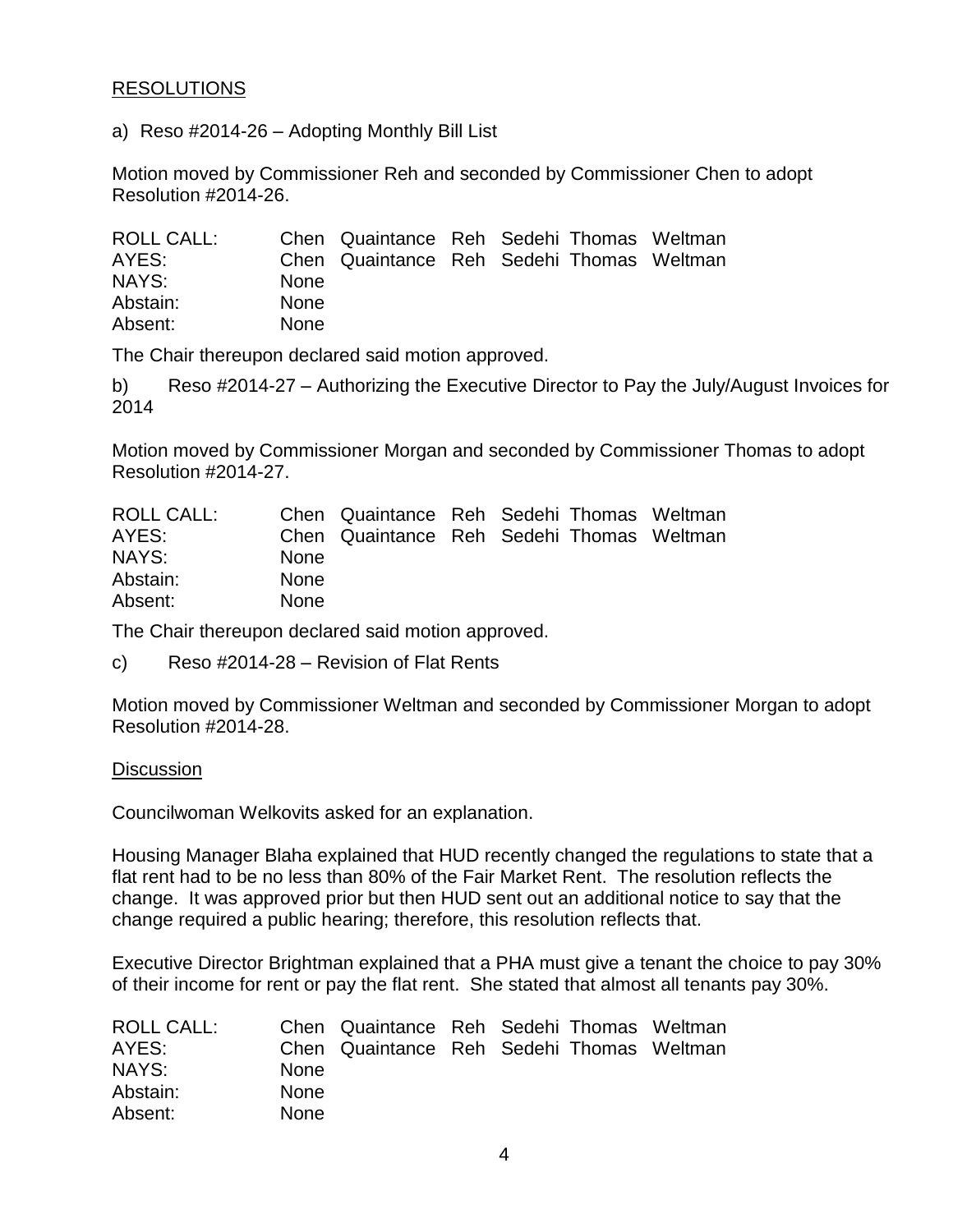The Chair thereupon declared said motion approved.

New Business – none

Second Public Comment

Nancy Bernstein, 5R, stated that the fire alarms keep going off and asked what we can do about it?

A discussion ensued about fire safety.

Executive Director Brightman reminded the board that we had previously looked into this matter and that the fire alarms could not be repositioned within the apartments as they are very close to the kitchen area.

Counsel Corriston suggested that Ms. Sriwardena talk about this in her tenant meetings.

Ms. Bernstein stated that the emergency pull cords are also going off and that there is no way to tell who pulled them.

Executive Director Brightman explained that if a tenant mistakenly pulls the cords and then resets it the light goes off on the panel board. If it's not reset, it stays on showing the apartment number from where it was pulled from so that the emergency personnel know where to go.

Commissioner Reh asked where the pull cords were located.

Ms. Sriwardena answered in the bedroom and in the shower area. She said that the pull cord was close to the grab bar and she feels that is what is occurring.

Executive Director Brightman stated that we could institute a five second delay on the pull cord which would give a person time to reset it. She also stated that she is very hesitant to do so because of the liability issue.

Commissioner Weltman asked if instituting the delay would cost additional money.

Executive Director Brightman stated that it would not.

Commissioner Reh suggested that the pull cord plates be covered in day-glow.

Executive Director Brightman stated that we tried it and it had no effect on reducing the false alarms.

Commissioner Weltman stated that before we institute a delay we should collect data on the number of incidents.

Executive Director Brightman stated that she would do that.

Dolores Van Lieu, 4H, asked if we received incident reports from the police.

Executive Director Brightman stated that we did not. We can ask for them but depending on the nature of the incident we still may not receive them.